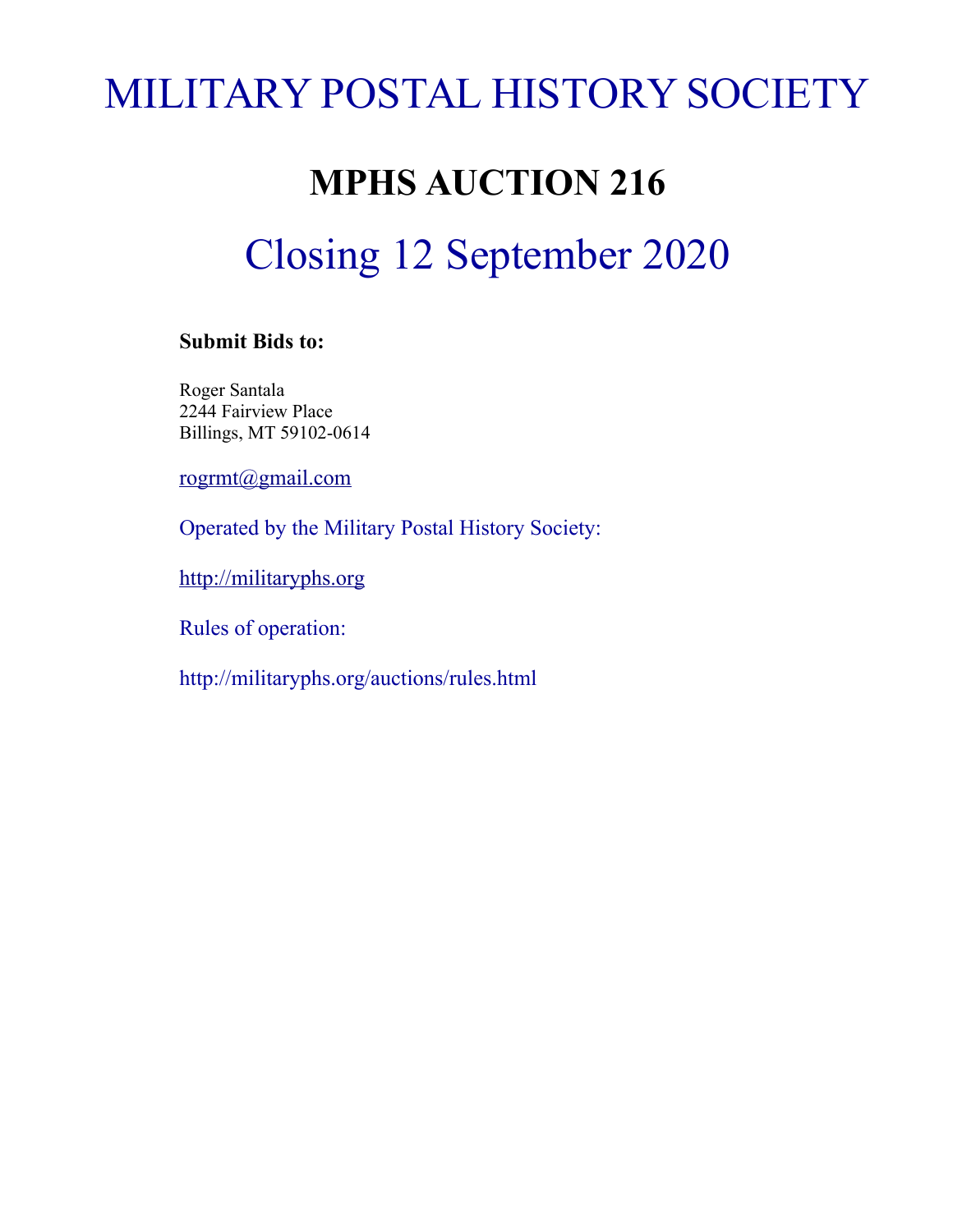**Bidders**: The dollar amount with each Lot represents a suggested bid. The minimum bid is one half that amount. Bid increments are \$0.25 up to five dollars, \$0.50 up to \$10, \$1 up to \$20, \$2 up to \$50, and \$5 above that. Tied bids will be awarded to earlier bidder. Winning bids should be paid within 10 days of Auction close. All successful bidders receive Prices Realized with Lots. All others may view prices realized on the website or receive a printed copy by sending a SASE to the address above.

**Descriptions**: In general, envelopes are regular size, typically #6, UOS. Franking is usually described. The use of "entire" is to indicate postal stationary. Selected images of the material are included on the website. For additional information, questions, and selected images, please contact the Auction manager

# **Abbreviations**

 $OS =$  Otherwise Stated: UOS = Unless OS APO = Army Post Office. Number is in cancel UOS FPO = Fleet Post Office  $PC = postcard$ ;  $PPC = picture postcard$ V-Mail = processed and with envelope UOS OEF = Operation Enduring Freedom OIF = Operation Iraqi Freedom  $RO = roughly$  opened

# **Censor marks**

NC = No Censor

 $C =$ Censored, varieties include:

- SC = Self-Censored BC = Box Censored
- CC = Circle Censor
- HC = Handwritten Censor

# **Civil War and beyond**

1. Small cover from Lisbon Maine to 29<sup>th</sup> Maine volunteers in DC forwarded to York PA hospital. Roughly open on left. \$12.

2. Car Bell patriotic, unused, farmer driving oxen and USA, fresh and fine. \$15.

3. Office of Chief Signal Ofc. Washington DC. 1884 small covered postmarked Washington on stationary imprinted on the front. Pair of 2 cent stamps, to Glastonbury CT. Open roughly and trimmed on the right. \$16.

4. UK Dorset Regiment/Malta. July 1898 small size cover front with 1d Malta stamp sent to London. Imprinted "Col., Comdg.: 2nd Dorset Reg.t". \$12.

# **Spanish-American war**

5. August 1898 commercial cover Worcester Mass. to 22nd and NY volunteers at Willets Point, Long Island NY. Attractive cover with nice usage of two cent trans-Mississippi stamp. \$10.

6. 2¢ postal stationery entire with printed return address of DAR Hospital Corps. 31 August 1898 postmarked "Washington DC Collection Wagon No 1", back stamp Rochester NY the next day. DAR Hospital Corps was forerunner of the Army Nurse Corps. During Spanish-American War, it certified 1000+ nurses for service with the Army on a contract basis. Back flap missing. \$50.

# **World War I**

7. AEF. US France. 11 Nov. 1918, APO 702 4 PM postmarked on KOC corner card cover with base censor hand stamp. Armistice Day covers are uncommon. \$50.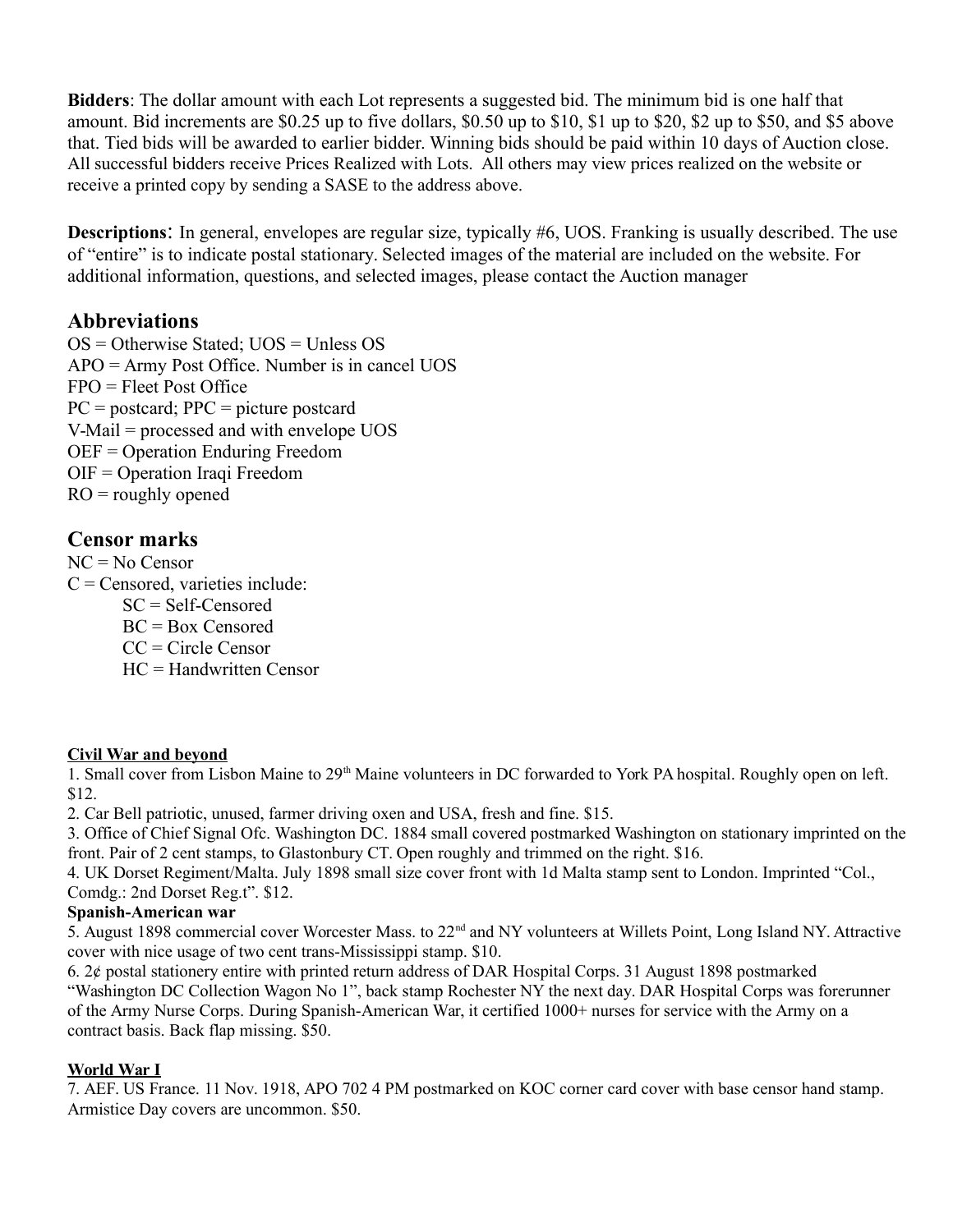8. AEF. APO 837. French postcard with light postmarked dated 2 DEC 1918. \$12.

9a. AEF. APO 702. Elysee Palace substation postmark. Type a9001 on French postcard in violet. Light FEB 1919 postmark, about 60% visible with bright rose censor mark (no. 84). \$10.

9b. Greece. Anglo-French operations 1918. English language censor tape (print code indicates produced in Salonika" tied by French hand stamp on commercial cover from Chania, Crete to US. Probably this was censored locally. \$35.

10. Siberian intervention. June 1919 registered cover from Harbin Manchuria to YMCA Tientsin China using 12¢ Chinese postage. Printed corner card of YMCA Manchuria, from Hugh Moran. Moran, a Presbyterian minister and Rhodes scholar, was a special aid to the Root diplomatic mission to Russia in 1917, and was with the YMCA in Russia in 1918 and over to Manchuria. An excellent example of nonprofit organizations involved in the intervention. \$120.

11. Adm. James Cary Jones. Small cover to his wife from London NOV 1918 with British civil censor tape. Jones graduated US Naval Academy 1913 retired vice Adm. \$10.

12. Belgian Congo. Five centime postal card postmarked more 1917 "B PC V PA No.4" in violet. Postmark slightly smudge. Sent to France as a greeting card. Wear on the corners. \$15.

13. French "Correspondance des Armees de la Republique" cards a set of 12 unmailed each with a different branch vignette e.g. Chasseur Alpin. 1918. VF. \$50.

14. French "correspondence des Armees de la Republique" cards, six different mint, each with a different combination of Allied flags. VF. \$20.

15. POW. Official US GOV POW postal card. Unused preprinted postal card issued to POWs. Small discoloration on back. \$50.

#### **Between the wars.**

16. US Philippines. 1919 Manila censor hand stamp 1814 on cover to US. Includes a long letter from a female to her girlfriend, in the vein of "this is truly a man's country. We are the only unmarried girls on the island save for 13-year-old child." \$25.

17. US Navy. US Army transport "America". Small cover with CZ postage, postmarked FEB 1920. USAT America was in use from 1919 to 1921 only. \$10.

18. US Navy. LCdr Amos Loder, USS Arkansas. Commercial cover from Mass. to his wife with a pair of 1¢ "pilgrim ship" commemorative. Sailing ship vignette on back. \$8.

19. Armistice Day commemoration 1928. Preprinted postcard with idiosyncratic printed message. "Free souvenir, Armistice Day – November 11. Marking 10 years of peace with the world… Greeting cards scatter sunshine". Mint. \$10. 20. USMC. Nicaraguan postal card franked with 1¢ Franklin. QSL card from NN1 Nic. Cancellation "USMC exp forces Nicaragua, New York, NY NOV 8 1929". Sender with aircraft sq. 2<sup>nd</sup> Bde. VF. \$25.

21. USMC. Nicaragua. Small envelope franked with 15c airmail. Cancellation "Aircraft Squadron Second brigade USMC JUN 10 1930". Sender CPhM USN Guardia Nacional de Nicaragua, Managua Nicaragua via New York, NY. VF. \$25. 22. US Army. Nicaragua. Envelope franked with 15c airmail with embossed "US Army engineer Battalion in Nicaragua" on back. Cancellation "5th REG USMC Managua Nicaragua FEB 4 1931". Sender Daniel Sultan was CO later LtGen Corps CO CBI. VF. \$25.

23. US Navy. China. Penalty envelope Navy Department USS Helena. JUL 21 1930 cancellation with Canton A.M. China ST in killer bars. VF. \$15.

24. GB. Royal Fleet auxiliary Rapidol. Small December 1931 airmail cover from London to engineer on RFA Rapidol, an oiler, HM dockyard Simonstown So. Africa. 3 ½ d postage in KGV definitive. Folded vertically through center. \$8.

# **WW II**

#### **APO NY**

25. Africa/Algeria. APO 700. Sender APO 45. 6/24/43. "Free franking." machine cancel. RC. VF. \$8.

26. Africa/Egypt. APO 46. 3/14/43. Legal size envelope franked with 3¢ "win the war" also 3¢ postage due. RC. F+. \$8.

27. Belgium. APO 138. Sender APO 151. 11/8/44. Franked with  $6¢$  airmail on  $6¢$  entire HC. F+. \$8.

28. China. APO 627. 10/28/44. 308th Bomb GP. Free franking with RC. VF. \$10.

29. China. APO 627. 11/14/44. 6¢ airmail machine cancel and RC. VF. \$10.

30. China. APO 946. Free franking sent from US to "LTC Tuttle Shanghai Base Command". 19th BPO directory service and APO 946 canceler on reverse. VF. \$12.

31. England. APO 413. 21 MCH 1945. Sender "care of American Embassy APO 413 NY." British machine cancel on 6¢ airmail entire. CC, RC plus tape. VF. \$10.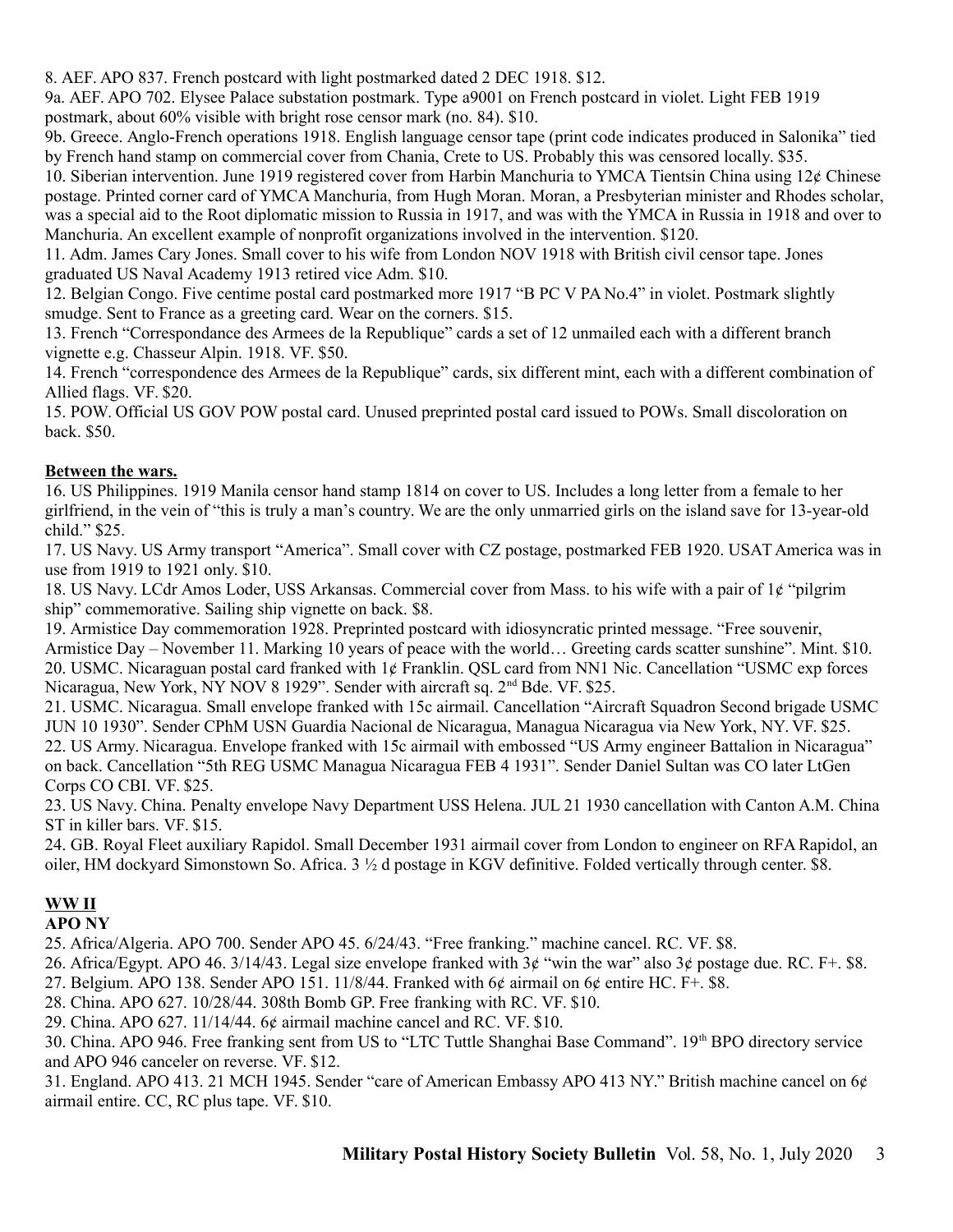32. France. APO 131. 12/10/44. Sender APO 15602. Sender indicates new APO 757 SHAEF HQ. 6¢ airmail entire with CC, RC plus tape. VF. \$10.

33a. France. APO 156. 9/1/44. Curiously 6¢ bicolor airmail entire crossed out and marked "free" with RC. Addressed to Wales. VF. \$10.

33b. France. APO 161. 1/18/45. Sender APO 259. War Department penalty envelope addressed to Army Times. Annotated "kill after 2-10– 45". NC. VF. \$10.

34. France. APO 403. 11/11/44. US forces penalty envelope. NC. VF. \$6.

35. France. APO X57. 21 SEP 1944. Machine cancel on 6¢ airmail entire. RC. F+. \$8. 107.

36. France. APO 444.  $3/8/45$ .  $70<sup>th</sup>$  AIB. Machine cancel on 6¢ airmail entire RC. VF. \$10.

37. France/Netherlands. APO 451. 2/20/45. 75<sup>th</sup> INF attached BR VIII Corps Limburg Netherlands. 6¢ airmail on small envelope. RC. VF. \$10.

38. France. APO 461. 2/12/45. War Department penalty envelope. Intra-theater mail. NC. \$6.

39. France. APO 470. 1/14/45. War Department penalty envelope. Intra-theater mail. NC. \$6.

40. France. APO 472. 10/11/45. 101<sup>st</sup> Abn Div. War Department windowed penalty envelope. Addressed to penitentiary Lewisburg PA with wardens receiver. NC. VF. \$8.

41. France. APO 577. 8/24/44. Sender APO 403. Franked with 3¢ "first steamship" and 3¢ "Centenary of the telegraph". RC. Creased. \$8.

42. France. APO 291. 1/28/45. Sender APO 758. 6¢ bicolor airmail entire. RC. VF. \$10.

43. France. APO 768. 1/14/45. Sender APO 017796. 6¢ airmail. RC. VF. \$8.

44. Germany. APO 162. 4/28/45. Sender APO Airmail envelope franked with 1¢ "freedom of speech" and 5C occupied nation/Albania. RC. VF. \$10.

45. Gibraltar. APO 512 in return address. 11/5/42. 7th Station Hospital. Free franked cover RC. This APO was at Gibraltar 5–24 November during Operation Torch. VF. \$50.

46. India. APO 465. 11/12/44. Sender Navy 918. 6¢ bicolor airmail entire marked postage due 6 cents. Enclosed greeting card map of India and seasons greetings. Naval censor. Wrinkled. \$10.

47. India. APO 465. 10/12/44. Improvised penalty envelope from PRO HQ AAF IBS CBI Theater APO 671. Stamped "passed for publication US Army press censor Emmanuel G…. 61207 China Burma India". Fold and tape stains. \$10. 48. India. APO 493. 10 4/44. War ballot. VF. \$8.

49. India. APO 629. 9/10/43. Free franking. Sender with First Transport Group Polo Detachment. HC. VF. \$8.

50. Italy. APO 363. 10/7/44. Sender APO 369. Free franking. RC. VF. \$8.

51. Italy. APO 512. 2/3/45. Sender M GEN. Daniel Noce DCoS Mediterranean TO. 6¢ airmail entire with Flushing New York cancel. Self censored with CC and tape on reverse. VF. \$20.

52. Northern Ireland. APO 813. 5/11/42. Free franking. RC. VF. \$10.

53. Trinidad. APO 695. 5/25/44. Return address C/O postmaster New York (book says Miami). 6¢ airmail. CC plus tape. VF. \$10.

#### **APO Miami**

54. Brazil. APO 676. 8/2/XX. Sender USN, JB USMC. 6¢ airmail. NC. Missing part of back flap. \$6.

55. Cuba. APO 632A. 9/15/45. Sender civilian. 6¢ airmail entire. NC. VF. \$10.

56. Sudan. APO 608. Pair of covers Mar/April 1943 (one small, one European size with wrinkles on upper edge) from air transport command 13th Ferrying Command,44Sq. in Khartoum. \$30.

#### **APO San Francisco.**

57. Australia. APO 921-2.  $8/25/44$ . ARC envelope franked with  $3¢$  "win the war". CC. VF. \$8.

58. Australia. APO 924. 6/15/42. Nurse with Second Station Hosp. Good enclosed letter describes sailing from US and arrival. Free franking. HC. VF. \$8.

59. Canton Island. APO 914. 8/17/42. 6¢ airmail entire with additional 3¢ "win the war" and San Francisco machine cancellation. "passed by army censor 762". Curious. VF. \$20.

60. Hawaii. APO 951. 9/21/43. Franked with 16¢ special delivery, marked "claimed at San Francisco Calif PO" RC. Fold at left. \$10.

61. Hawaii. APO 954. 8/24/42. 6¢ bicolor airmail entire. "Passed by army censor 180". VF. \$10.

62. Hawaii. APO 957. 8/31/42. Sender nurse at Schofield Barracks. Franked with 6¢ prexy. Censor "passed by army censor 229". VF. \$10.

63. Hawaii. APO 958. 3/9/45. Sender nurse at Ft. Shafter. Franked 6¢ airmail. SC. VF. \$10.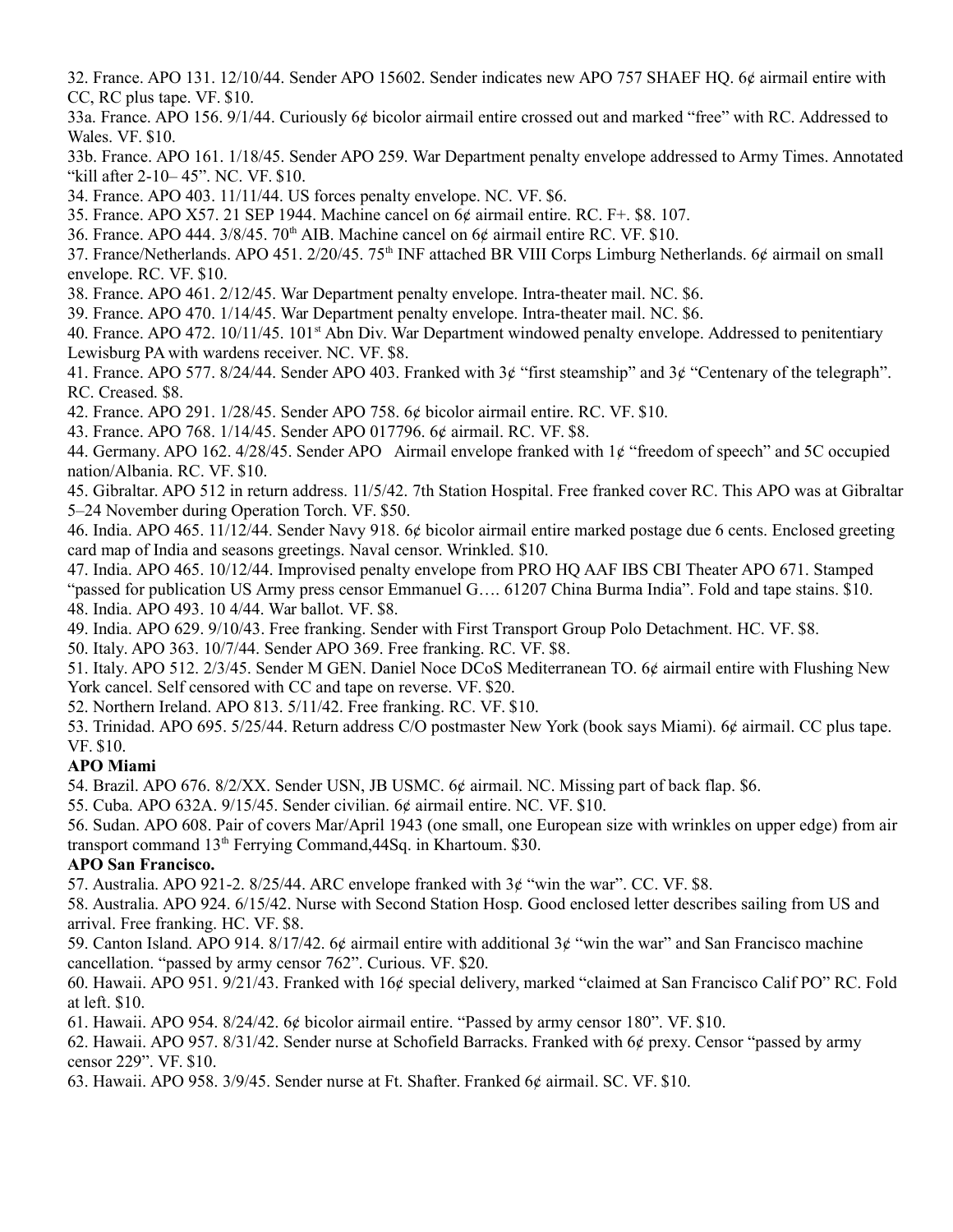64. Hawaii? APO 996. 9/8/43. Patriotic "smash that Jap buy war bonds" image of cannon blowing away soldier and rising sun flags. Sender 123<sup>rd</sup> INF APO 33. APO 996 listed as Whitehorse Canada. Free franking. RC. Wrinkles at left. VF. \$20. 65. Okinawa. APO 27. 7/20/45. 6¢ booklet airmail on The Infantry Journal preaddressed envelope. Address change on reverse, formerly APO 21070. CC and tape. VF. \$10.

#### **APO Seattle/Minneapolis**

66. Alaska/Kodiak. APO 937. 3/11/44. Machine cancel no APO. 6¢ bicolor airmail entire. RC. VF. \$8.

67. Alaska. APO 938. 12/19/44. Franked 6¢ airmail. NC. VF. \$8.

US Navy

68. USMC Johnston Island, 1942. Unit 995 return address on cover franked with 6¢ transport. USN postmark and censor hand stamp. \$25.

69. USMC Johnston Island. 1943. Unit 995 return address on 6¢ airmail entire. Same sender, USN postmark as above. Different USN censor hand stamp. \$25.

70. USN. Russian 1943, airmail cover return address from sailor c/o Mail and Dispatch section, ONI. Russian stamps postmark US FPO, Washington DC. USN censor hand stamp. Slight opening tear but attractive. \$20.

71. US Navy/Coast Guard. USS Onondaga. Legal size cover with 11 cm straight-line hand stamped "confidential" on front. No address or postmark; probably hand-delivered. Likely used while Onondaga was involved in Alaska/Northern Pacific. \$8

72. US Navy. Bermuda lend lease base. Bermuda sailing boat postcard using 10c prexy stamp with with FEB 1942 U.S. Navy machine postmark. "Passed by US Naval censor B. 1" censor. \$8.

73. US Navy/USMC. Marine aviation detachment. Small cover imprinted on front from Naval air Tech Training Ctr., Jacksonville, FL October 1943. \$8.

# **Other**

74. US Caribbean Defense Command. Legal size penalty envelope Office of Division Engineer, Caribbean division in Miami. MAR 4, 1943. Scarce. \$8.

75. US Army. Bombardier training squadron Kirtland field NM. "Free" cover, Christmas card sized, with Albuquerque DC 1943 postmark to Michigan. Small tear along upper edge. \$8.

76. US base PO. 10 WW 2 covers. Five free franking. No APO's. \$5.

77. US base PO. 10 WW 2 covers. Six free franking. No APO's. \$5.

78. US Navy/Canada. Cover franked with 3¢ George VI (Canadian) and mute cancel. Sender: USNR C/O NCSO, HMC dockyard, Halifax. Handstamp on back "from HMC ship passed by censor" 3 MAR 42. VF. \$15.

79. Canada/Australia. British Commonwealth air training plan in Canada. Pair of covers from Australian in flight training, Brandon Manitoba DEC 1942 to Minneapolis. Both include letters. Return address "Auspost, Ottawa, Canada". \$18.

80. Canada. FPO DCA-5.Sept. 1942 parcel acknowledgment postcard for McDonald's, with cavalry guidon shaped "HQ SQN 1 CAD orderly room" sent to members of ladies committee 6th Hussars. \$10.

81. Canada. Wren at NPO 109. June 1943 covers postmarked NPO 109 from member of women's Royal Canadian Naval service to New Jersey. Censor: "examined by DB/N 32". \$8.

# **POW/Internee/Red Cross**

82. Australian POW. 1944 airmail cover front only to LT. L. J. Martin, 2/29<sup>th</sup> Bn., AIF, Malaya with Australia district 3 civil censor and Kinoshita censor chop. \$50

83. German POW Jamaica, 1943 POW parcel acknowledgment postcard Jamaica D/5 censor hand stamp in Berlin censor Landsmann BDM1.1. Two punch holes for filing at bottom. \$50.

84. Italian POW. Folded letter dated 27.10.42. Stamped "P/W Middle East 140" front and "officio censura posta estera 1" on back from 309 POW camp cage for MEF. Some foxing. \$30.

85. German POW. 22.7.46. Free franking addressed "22 BR gen. hospital AJ PW Camp" Naples. \$20.

86. Netherlands. Civil internee. 14. X. 4? Unfranked, addressed to Sicherheitspolizei Hertogenbosch Lager Haaren. No censor/receiving Mark. VF. \$20.

87. Italy. July 1942. Postcard from a civil internee in the campo di concentramento Citta S. Angelo to his daughter in Gorizia, with camp censor handstamp. Message and Italian. The population of this camp varied in size (Max about 135) and in nature of internees. \$30.

88. Yugoslavia. 1945. Stamp was postcard from Linz Austria to Kula Serbia docketed "via American Red Cross" with Italian and Yugoslav censor handstamps. Part of addressees named bleached out. \$25.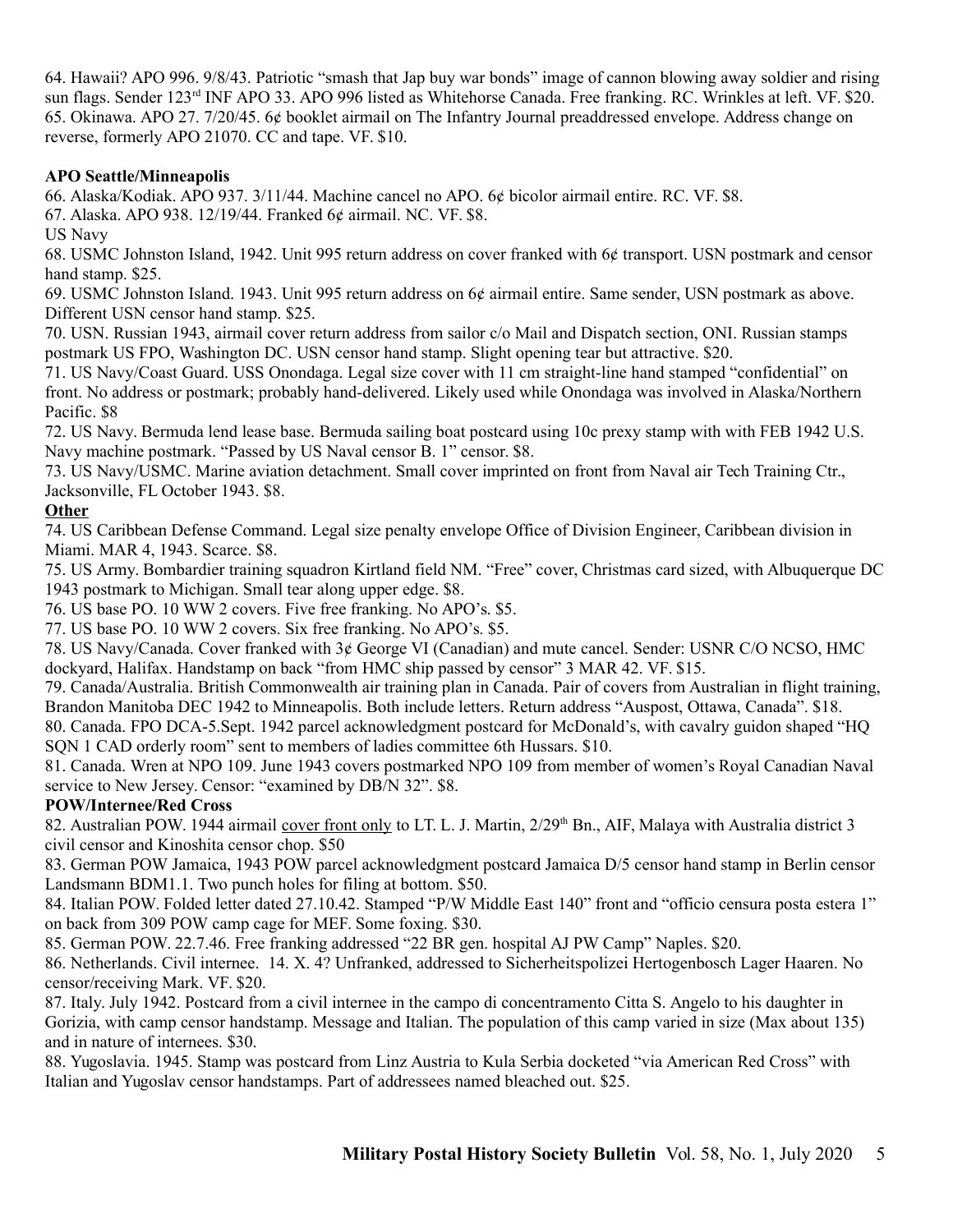89. Romania. Letter to the International Red Cross/POW Geneva 26 MAR 43. Registered and marked "CENZURAT" with Geneva receiver. VF. \$20.

90. France. Letter to International Red Cross Geneva. 18–11 40. Censor number, Wehrmacht tape and hand stamp on reverse. VF. \$20.

91. France. Letter to International Red Cross/POW Francais. 7-2 45. Unfranked. Sent from hospital militarie. Uncensored. VF. \$15.

# **Germany**

92. Germany/Hungary. 1942 postcard from a German volunteer (gefreiter), unit not given. Sent through Hungarian PO with German civil censor. \$15.

93. Netherlands. Registered letter with cancel "Durch Deutsche Dienstpost Niederlande 27. 1. 45." Franked with 42pf Hitler head. High-value franking. VF. \$30.

# **Post-World War II**

94. US forces in Europe, Seine section, French liaison. 6¢ postal stationery envelope with 11 BPO in January 1946 to Florida. \$8.

95. Germany. DP mail. Unfranked; oval stamp "Estafatial Stovytes Pas… Hanau 1946 V" probably Lithuanian. VF. \$15. 96. Kenya. May 1947 cover postmark Nairobi with 15d stamp to England. Includes rectangular, updated "post office RAF Eastleigh" in violent on front. Sender with  $82<sup>nd</sup> PR$  squadron RAF, roughly opened the top. \$12.

97. Netherlands. US Mutual Security Agency, special mission to the Netherlands for economic cooperation. May 1952 US Embassy legal size cover with Dutch stamps sent to Philadelphia. The Mutual Security Agency existed only from 1951 to 1953. \$10.

98. New Zealand. Burnham military camp. DEC 1945 cover with 2d NZ stamp to Wellington. \$8.

99. Sweden. U.S. Army attaché office. Legal size 1950 cover with typed return address with Swedish postage to US. Some tears top margin. Unusual. \$8.

100. Greenland. APO 09023. Stamped "postage-paid port paye" with boxed T and "postage due\_\_cents" markings also "VOIDED" over latter. Return address NATO Command Polar Research and Development Sct. Birmingham AL receiver 2/10/68. \$20.

101. Desert Storm. Two covers APO 09896/APO 09766. Both sent to writing contest in US 1991. \$10.

102. US Coast Guard. 9/11 security screening. A pair of Christmas cards sized covers from from 2010 in 2012 to USCG Washington DC bearing irradiation screening marks on reverse. Three marks in total, all different. \$12.

# **UN operations**

103. UNDOF. Poland. Two covers from Syria 1981 each with three stamped cachets, and stamped "Wojskowabezplatina" on airmail envelope. VF. \$12.

104. UNIFIL. Canada. "Observer group Lebanon UNTSO" stamped cachet on UNTSO cancelled CFPO 5000 KOK 5RO 13 V 1986. VF. \$8.

105. UN IFI L. France. Urgent and registered 8209 large envelope cancelled "poste aux armees 6-6 1986" with "Detachement Prevotal" verso. Some wrinkles. \$12.

106. UNFICYP. Sweden. "Log section SWEDCON UNFICYP" stamped cachet on Swedish UNFICYP envelope. Stamps Cancelled "Svenska FN –BAT CYPREN 16.2. 87" VF. \$6.

107. UNFICYP. Denmark. Unfranked cover with stamped Dancon/UNFICYP cachet cancelled DANCON UNFICYP 21 – 4. 1987. Addressed to CO/det 4 Kobenhavn. VF. \$10.

108. UNTAG. Italy. Italian stamps cancelled "Sqd. ELC. Italia UNTAG Namibia Posta Militare" on UN aerogramme. Gaines 070 (a). VF. \$10.

109. UNTAG. Canada. \$3.40 Canadian postage on registered cover from CFPO 5004 cancelled with both United Nations and CFPO cancellation. Gaines 022 (a) & (c). VF. \$12.

110. UNTAG. Germany. 80 PF stamp on UNTAG Namibia envelope with "Bonn 1 53000 1–3– 90" cancellation also two postage due markings. Gaines 052. VF. \$10.

111. UNTAG. England. 34p Machin on OHMS envelope from Liaison Office Windhoek Namibia cancelled "London SW 11 JUN 1990". Gaines 145. VF. \$8.

112. ONUCA. Canada." Naciones Unidas ONUCA" stamped cachet with CFPO – BPFC 5005 18 VI 1990 and roller cancellation CFPO-5005. Gaines 022 (a)& (c). VF. \$8.

# **OEF/OIF**

113. APO AE 09355. Afghanistan. 10/24/04. Free franking. VF \$8.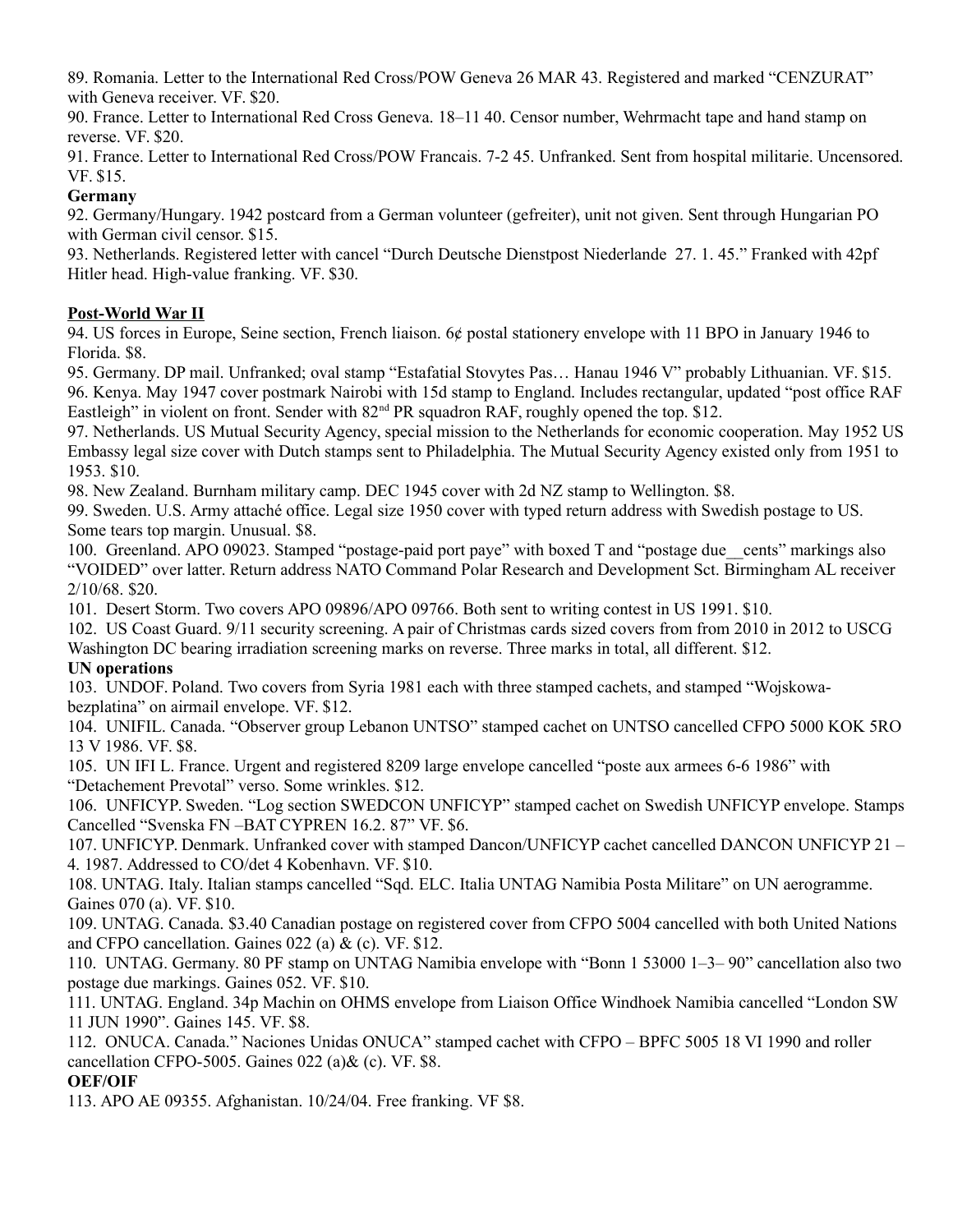- 114. APO AE 09379. Iraq. Sender APO 09344. 1st CAV. Mosul. Free franking VF. \$8.
- 115. APO AE 09359. Iraq. OCT 22 2005. Free franking. VF. \$8.
- 116. APO AE 09342. Iraq. Camp Victory. 11 NOV 2004. Armistice Day! VF. \$8.
- 117. APO AE 09342. Iraq. FOB Stryker. JUL 28<sup>th</sup> 2007. Free franking. VF. \$8.
- 118. APO AE 09310. Iraq. MAR 5 2011. Free franking. VF. \$8.
- 119. APO AE 09311. Iraq. FOB Sharana. May 27 2011. Free franking. VF. \$8.



| Offiqe of the Chief Signal Offiqer, <b>12 487PN</b><br>Equishington, <b>12 6.1884</b> |
|---------------------------------------------------------------------------------------|
| Miss Flora C. Smith.                                                                  |
| Glastonbury.<br>Box 204<br>Court.                                                     |
| $\overline{\text{LOT3}}$                                                              |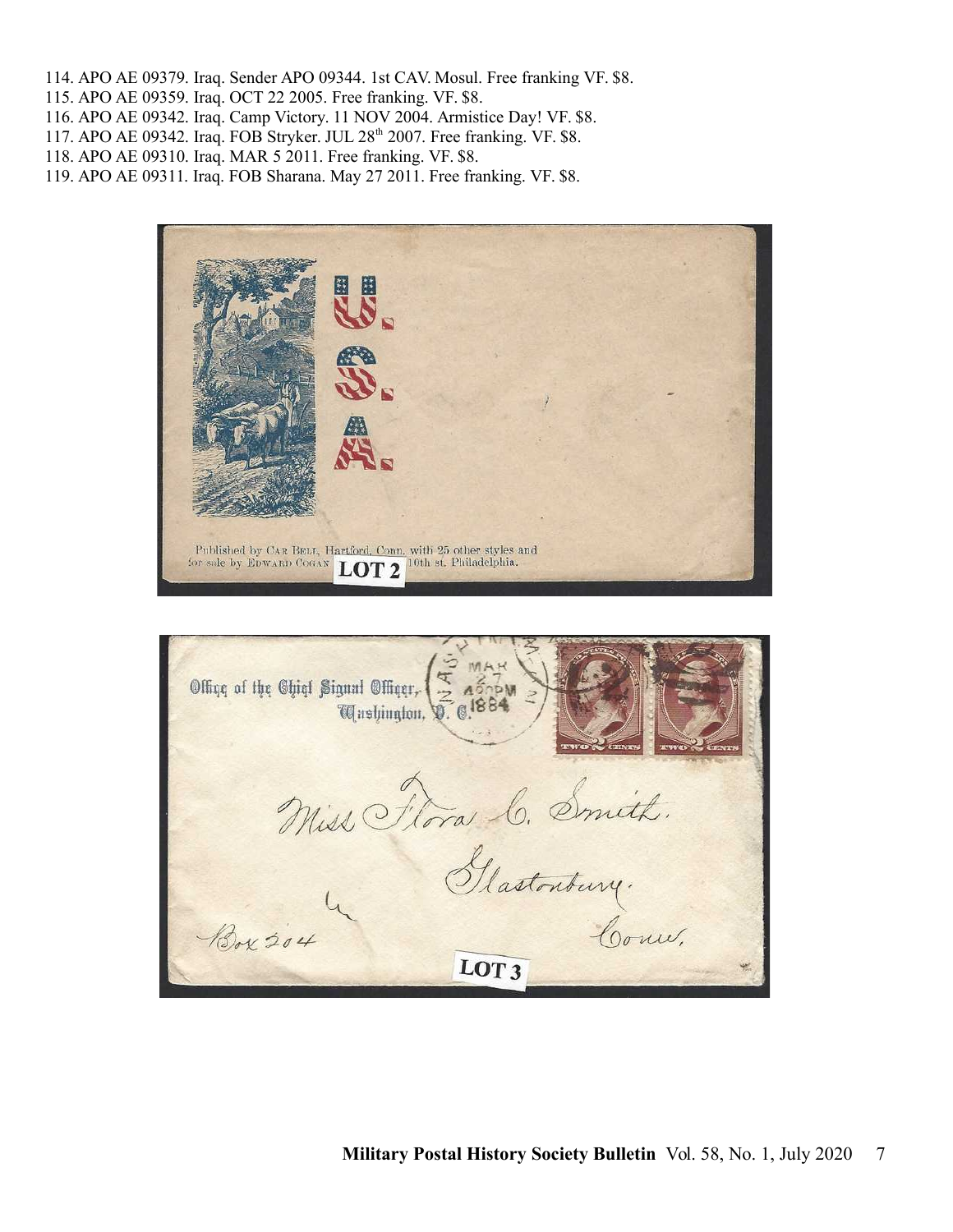From No Hgoo Corpe 2nd Dorset Regiment Sir Isaac Petman Psons Proctect COMOG. 2NN DORSEY REGIS Polarence Condon LOT<sub>4</sub>

49 William LA. UG 24 Carp't William E. Brooks. 22 = N.D. Vola. Co. M. Willet Point. Queens Ec. LOT<sub>5</sub> deland.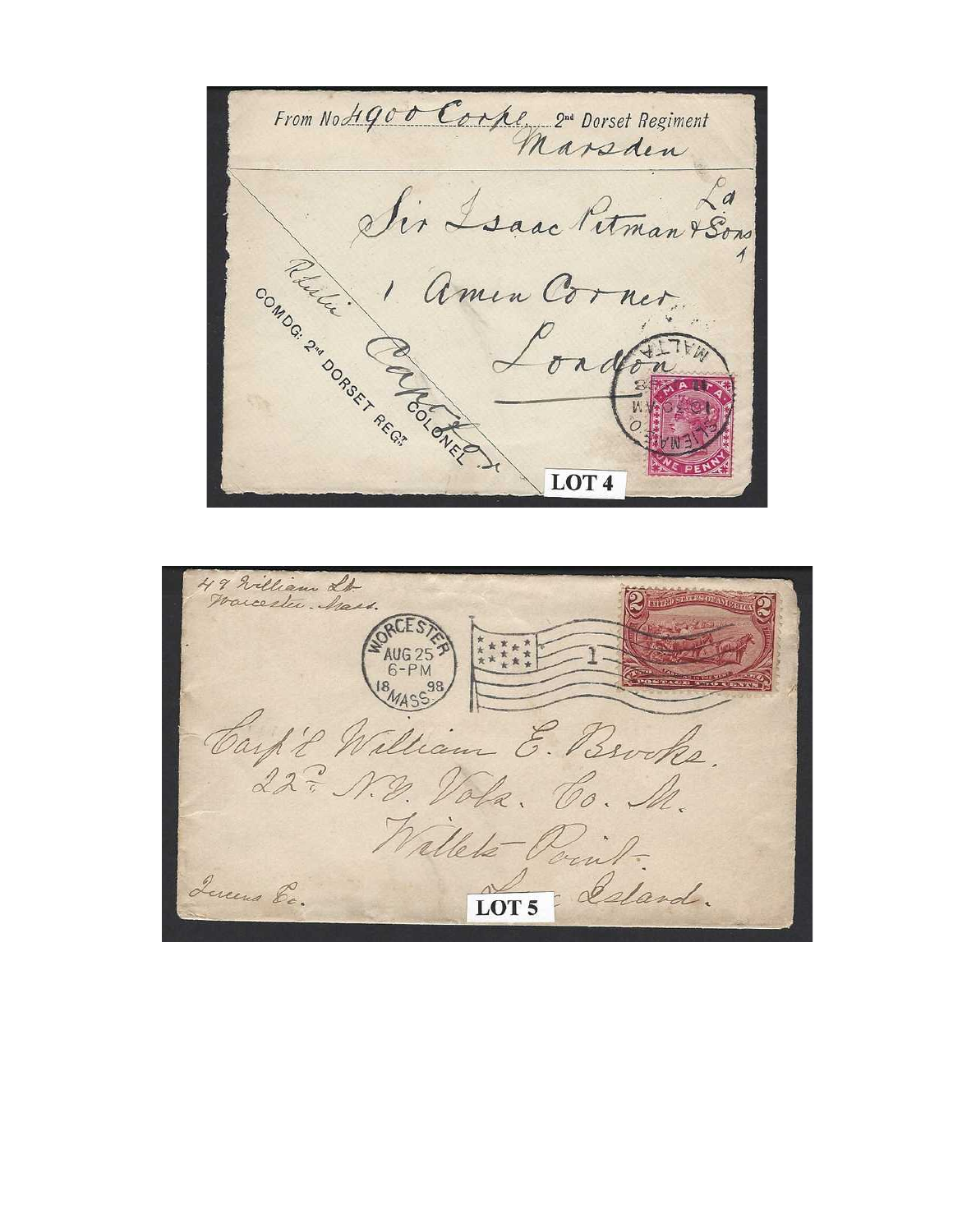Congo Belge - Belgisch Congo Carte Postale - Postkart Correspondance - Briefwisseling K. 1080, le 1-3-1912 Chère Julia, te an **LOT 12** 

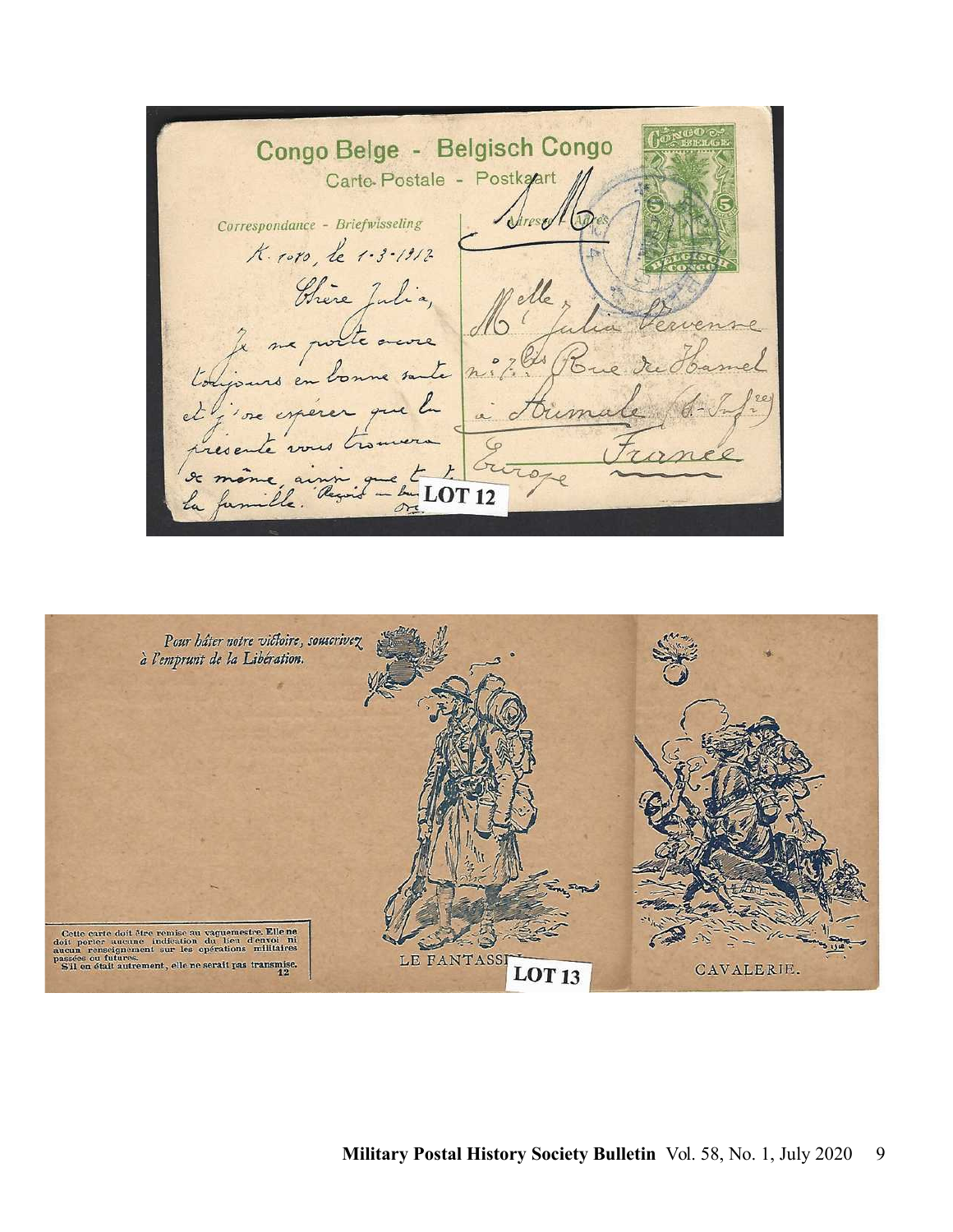Majigen D. nov<br>Fourty - G.3<br>RPS 512, U.S. arm  $hEB31$ miss clara m. 000 3726 Sallijo dr **LOT 51**